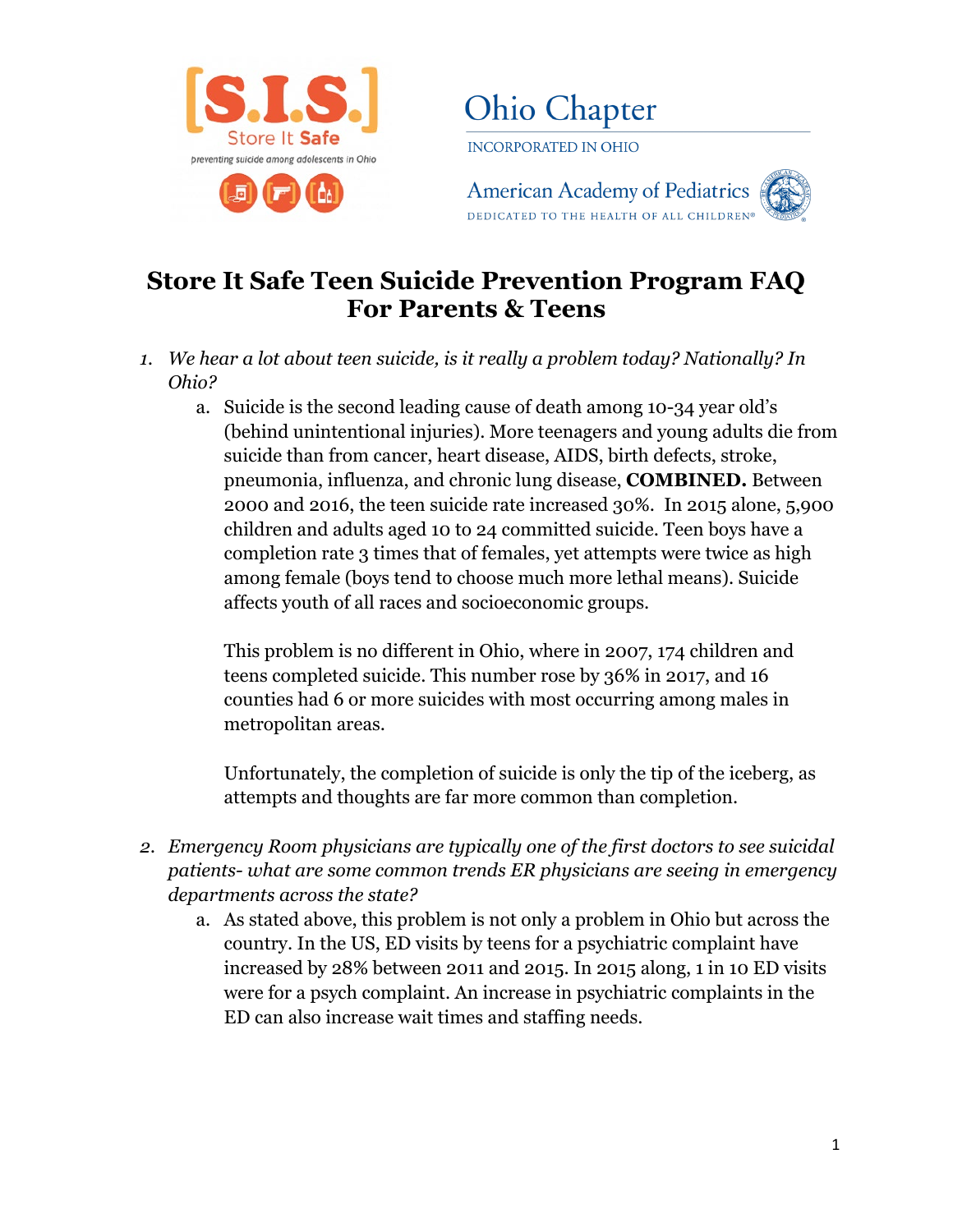

## **Ohio Chapter**

**INCORPORATED IN OHIO** 



- *3. Tweens and teens by nature can have extreme mood swings. How does a parent recognize a potentially suicidal child when they have so many ranges of emotions? What's normal and what's a warning sign?*
	- a. 1 in 5 adolescents have suicidal thoughts each day and 25% feel depressed at any given time. The bottom line is because the adolescent brain is still developing, the risks taken, and mistakes made by some children and youth may be impulsive and prove fatal in some circumstances.
- *4. Are there any medical tests that can be used to diagnose it before it's too late?*
	- a. Unfortunately, there aren't any medical tests that can be done; however teens may display specific risk factors. It is important to remember that risk factors may be common, but the lack of most risk factors does not make an adolescent safe from suicide. Some of these risks may include:

#### **Fixed risk factors:**

- i. Family history of suicide, attempts or depression
- ii. History of adoption
- iii. Males
- iv. History of abuse

### **Personal risk factors:**

- v. History of depression or substance use
- vi. Feelings of detachment from others or hopelessness
- vii. Sleep disturbance
- viii. Panic attacks or anxiety
- ix. Anger management issues
- x. Previous attempts
- *5. What are the most common triggers for suicidal patients?*
	- a. Bullying Between peers, repeated over time, or even through popularity can lead to lower school performance and detachment from others.
	- b. Internet usage-Studies have shown that more than 5 hours of video games and internet usage a day is strongly associated with higher levels of depression and suicidality.
	- c. Increases in stress in school and at home.
	- d. Recent attempts There was a 13% increase in suicide attempts among teens just 3 months after the show *13 Reasons Why.*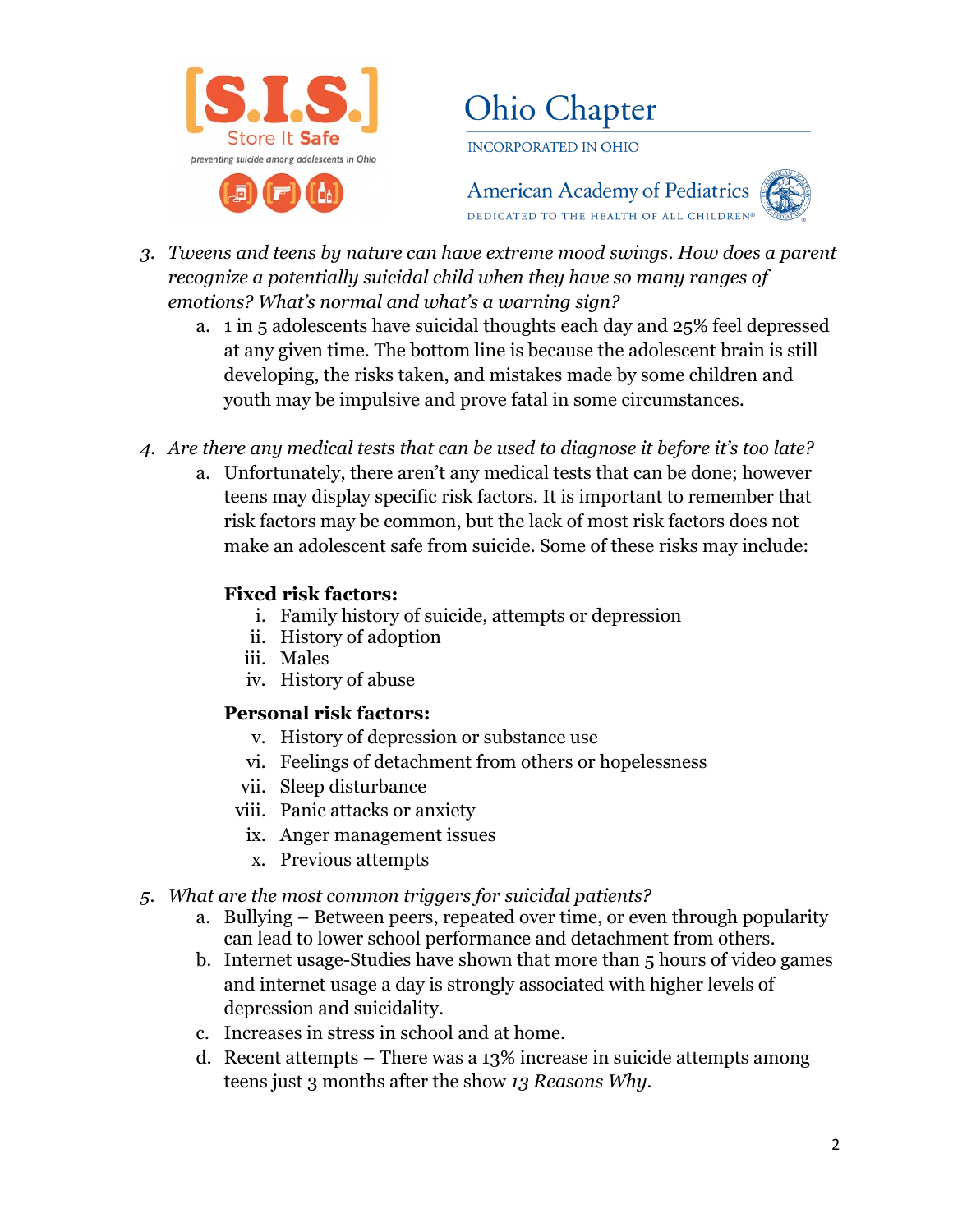

**Ohio Chapter INCORPORATED IN OHIO** 



- *6. What are the most common ways our youth use to commit suicide and how has it changed over the years?*
	- a. Suicide is happening among young children today an 80% increase in suicides among children 14 and younger.

For youth 15-19 years of age, completed suicide is most common by firearm and suffocation. In fact, 85% of suicide attempts by firearm are fatal and 2/3 of all US gun deaths are the result of a suicide. Ingestions are still the most common type of attempt. You may also notice teens cutting themselves. This is more often a cry for help or attention and isn't as much of an indicator of later successful suicide.

- *7. What advice can you give parents with regard to preventing teen suicides?*
	- *a.* While there is no one size fits all solution for all teens and children, the below information may be helpful for parents and caregivers.
		- i. Get to know your child. Although this sounds obvious, it isn't always easy. Teens can be quiet or not want to talk to adults. Spend time every day with them. Have family dinners. Get to know their friends and what they are involved with.
		- ii. Know the risk factors and ask your kids about them. You can even screen your children for depression using tools like the [PHQ-9.](http://www.pedpsychiatry.org/pdf/depression/PHQ-9%20Modified%20for%20Teens.pdf)
		- iii. If you have concerns, make sure you seek medical attention.
		- iv. Since teens are impulsive, a barrier to lethal means by locking up medications, alcohol and guns from teenagers can be highly successful. Keeping your firearm inaccessible to a teen has been shown to significantly reduce the completion of suicide, in some studies by as much as 73%. It is no different than keeping a child away from a pool by having a fence. This is the basic idea for the Ohio AAP's Store it Safe Program.
- *8. What is the Ohio AAP Store it Safe Teen Program?* 
	- a. The Ohio AAP is working with pediatricians in Ohio to launch an expanded program of our Store it Safe initiative. Store it Safe started as a collaboration of groups from both sides of the gun argument that worked together to develop messaging that everyone could agree upon-to keep children safe from unintentional gun injuries in the home. This new